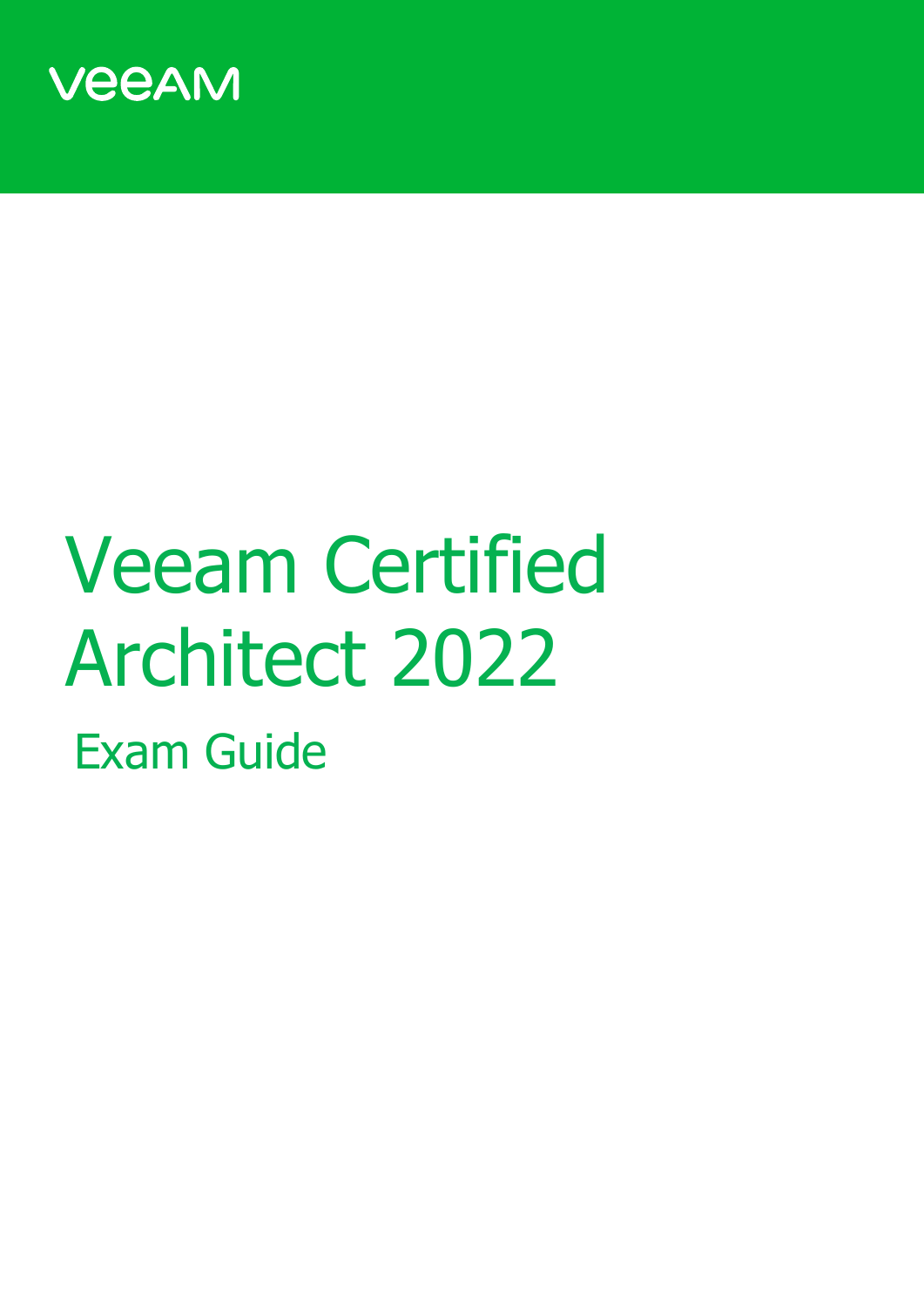The Veeam® Certified Architect (VMCA) Certification is the highest level of Veeam certification and demonstrates that an individual possesses a high level of both technical and business skill to design complex, enterprise-level Veeam deployments.

The VMCA 2022 Certification is not a continuation of the Veeam Certified Architect v1 qualification. Significant changes have been made to both course and exam structure, content and theoretical approach.

#### Candidate profile

This certification is recommended for IT professionals such as Senior Engineers and Architects responsible for creating architectures for Veeam environments.

It is strongly recommended that candidates achieve VMCE certification before attending the Veeam Backup & Replication™ v11: Architecture and Design course and attempting the VMCA 2022 exam. Course attendance is mandatory for the majority of candidates (see next paragraph) and will greatly help in achieving certification. Candidates should also have extensive commercial experience with Veeam and a broad sphere of technical knowledge of servers, storage, networks, virtualization and cloud environments.

To qualify to take the VMCA 2022 exam, candidates must either attend the Veeam Backup & Replication v11: Architecture and Design training course through a Veeam Authorized Educational Center (VMAEC), have attended the Veeam Certified Architect v1 course (previously Veeam Certified Engineer – Advanced: Design & Optimization) within the last 12 months, or hold the Veeam Certified Architect v1 certification.

#### Upgrades

Holders of the VMCA v1 Certification are entitled to sit the VMCA 2022 exam without sitting the prerequisite course. We do advise that there are significant differences from both the previous VMCA v1 (previously VMCE ADO) course and exam. We encourage all exam takers to sit the Veeam Backup and Replication v11 Architecture and Design training course. However, if you choose to, this Exam Guide contains an outline of the competencies tested on in the exam.

The Veeam Backup & Replication v11: Architecture and Design course introduces candidates to a new conceptual design methodology, the in-depth understanding and application of which is tested on in the exam. As such, **Veeam strongly recommends attending the course before attempting the exam**.

Those who are VMCA v1 qualified and intend to attempt the exam without attending the course, should ensure they are actively working with Veeam, and have significant experience working with customers and stakeholders to gather requirements, define business and technical needs and produce robust scalable architectures. Furthermore, they should ensure they have a thorough and comprehensive understanding of the concepts detailed in the exam outline and reference material included at the end of this document.

#### Exam structure and presentation

Each exam delivery presents one case study: documentation of the information required to architect a Veeam solution following the Veeam Architecture Methodology (though some information is deliberately omitted for testing purposes). The case studies are inspired by real-life examples, though details have been changed to protect privacy and to accommodate assessment. Each case study comprises five sections:

- Executive overview a summary of the customer's infrastructure, issues and requirements
- Solution concept a high-level description of Veeam's proposed solution
- Existing technical environment a specification of the technical environment's current state
- Business requirements a specification of the customer's requirements pertaining to the business
- Technical requirements a specification of the customer's technical requirements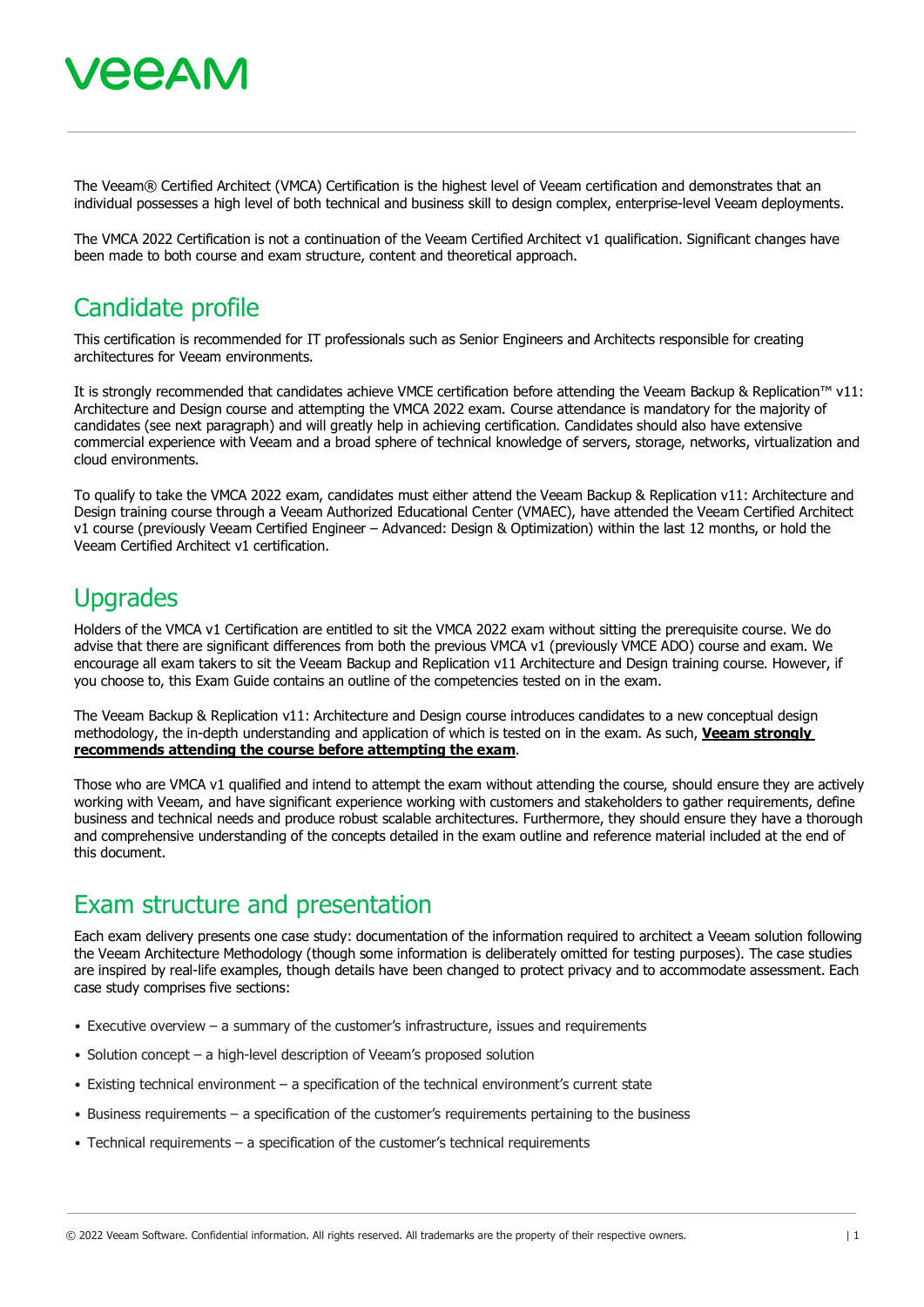

Exam deliveries present a split-screen display. The case study is exhibited on the left side of the screen and is available throughout the exam. Each case study section has its own tab, which candidates can select to view as required.

Candidates are presented with 40 exam questions related to the information provided in the case study. The questions are multiple-choice and require selection of one, two or three answers each. Where more than one answer is required, "Choose 2" or "Choose 3" is specified. Candidates cannot choose more answers than specified and the question is flagged as incomplete if insufficient answers are selected. The questions are displayed on the right of the screen.

\*While each question directly relates to the case study, the **questions do not relate to each other**. Questions should be considered independently and only in the context of the case study, not in the context of other questions.

#### Passing score

The passing score for the VMCA exam is 70%. Once you pass the exam, you will receive your VMCA certificate, digital badge and priority access to technical support.

#### **Languages**

The exam is available in English (US).

#### Time limit

Examinees will get 90 minutes to take the exam. A 30-minute time extension will be available when the exam is delivered in a language different than the local language.

#### **Delivery**

The VMCA 2022 exam is delivered through Pearson VUE test centers or via their Online Proctored Platform [\(https://home.pearsonvue.com/\)](https://home.pearsonvue.com/).

#### Retake policy

There is a 24-hour waiting period after the first failed attempt and a 14-calendar day waiting period after the second through the fourth failed attempt. After the fifth failed attempt, there is a 12-month waiting period, or a request can be submitted with prior permission from the Veeam VMCE security team, VMCE.fraud@veeam.com. After the candidate has waited 12 months, they can take the exam for attempt six through nine. After that, candidates must wait 12 months again, or submit a request and obtain permission from the Veeam VMCE security team.

Once a candidate has passed an exam, the exam cannot be retaken until a new major exam revision is released.

#### Recertification

Certifications do not expire, but **Pro**Partners may be required to update their certifications to remain compliant in the Veeam **Pro**Partner program. Check your **Pro**Partner program guide or reach out to your Veeam representative for more details on certification requirements in your region.

#### Exam security

If a VMCA certification candidate engages in any misconduct that diminishes the security and integrity of the Veeam Certification Program in any way, the candidate may have test scores and certifications revoked and may be prohibited from taking any future Veeam Certification exams.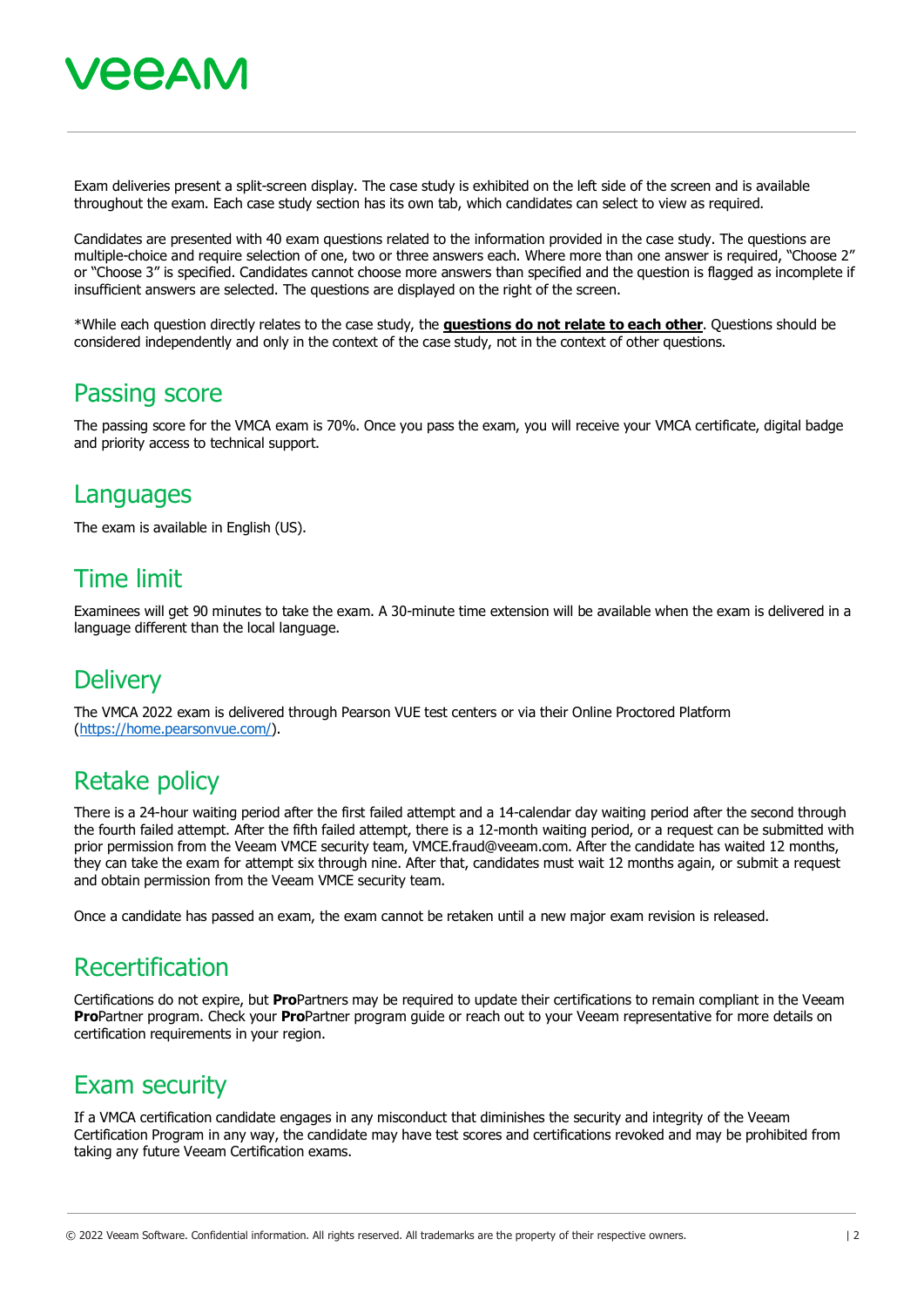

Examples of misconduct include but are not limited to:

- Seeking to obtain or obtaining unauthorized access to Veeam's proprietary Certification exams or related course materials, including the use of "brain-dump" material or any other unauthorized publication of exam questions with or without answers
- Misrepresenting or falsifying identity or impersonating another individual
- Bringing or having non-authorized items in the testing area during an exam session
- Deriving the answers to test questions from unauthorized notes, cues or the monitors of other test takers, or any other form of cheating during the exam
- Providing or receiving improper assistance to another during the exam
- Copying, replicating, or disclosing the exam or any exam related information, in whole or in part, in any form or by any means, for any purpose
- Falsifying or altering the results or score reports of any exam record in any way
- Violating the current exam retake policy
- Violating the agreement with the exam delivery provider in any way

Veeam may use data forensics as a basis for an enforcement action against a candidate. Exams and scores may be canceled, certifications may be revoked and candidates may be banned based on statistical evidence.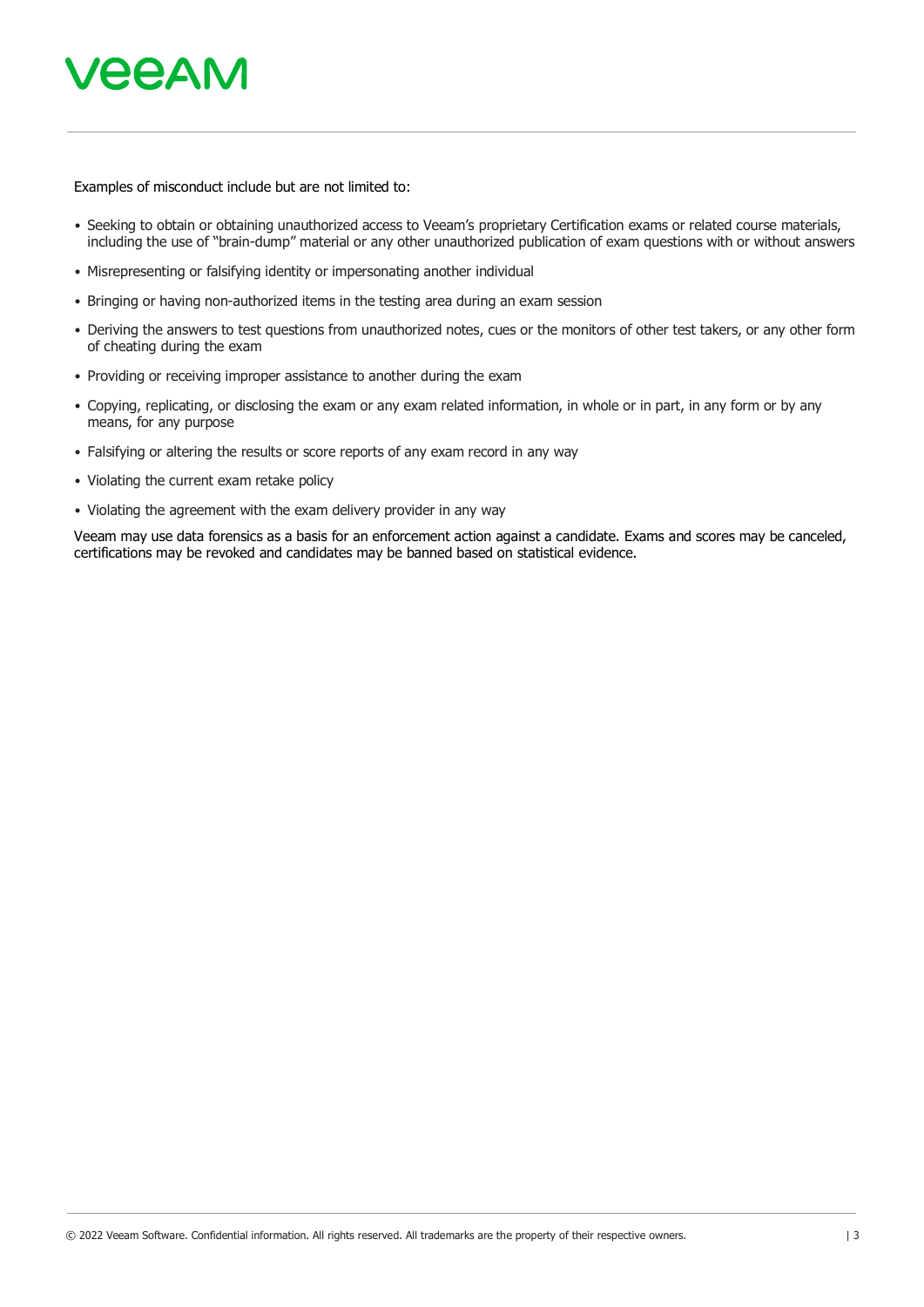## Exam outline

The following is an outline of the VMCA 2022 exam, detailing what you can expect to be tested on. The competencies have been developed by certification specialists and subject matter experts. The exam tests the candidate's ability to effectively architect a Veeam solution following the Veeam Architecture Methodology used by Veeam's own Solution Architects.

Veeam strongly recommends independent study in addition to commercial experience and course attendance to significantly increase the probability of passing the exam. The exam competencies are listed below. They are provided to help candidates evaluate their readiness for the exam.

#### \*Ancillary knowledge

Though the following technologies are not specifically taught during the course, candidates will be expected to have some familiarity with them for contextual reasons in the exam.

- Oracle
	- o RMAN
	- o Clustering options
- Microsoft SQL

#### Discovery (25%)

How to:

- Validate customer objectives, requirements and constraints
- Review preliminary data
- Identify assumptions and risks
- Analyze an existing environment
- Identify complexity in the environment

#### Conceptual design (25%)

#### How to:

- Group objects to share resources
- Identify additional requirements, constraints, assumptions and risks
- Address design challenges that go against requirements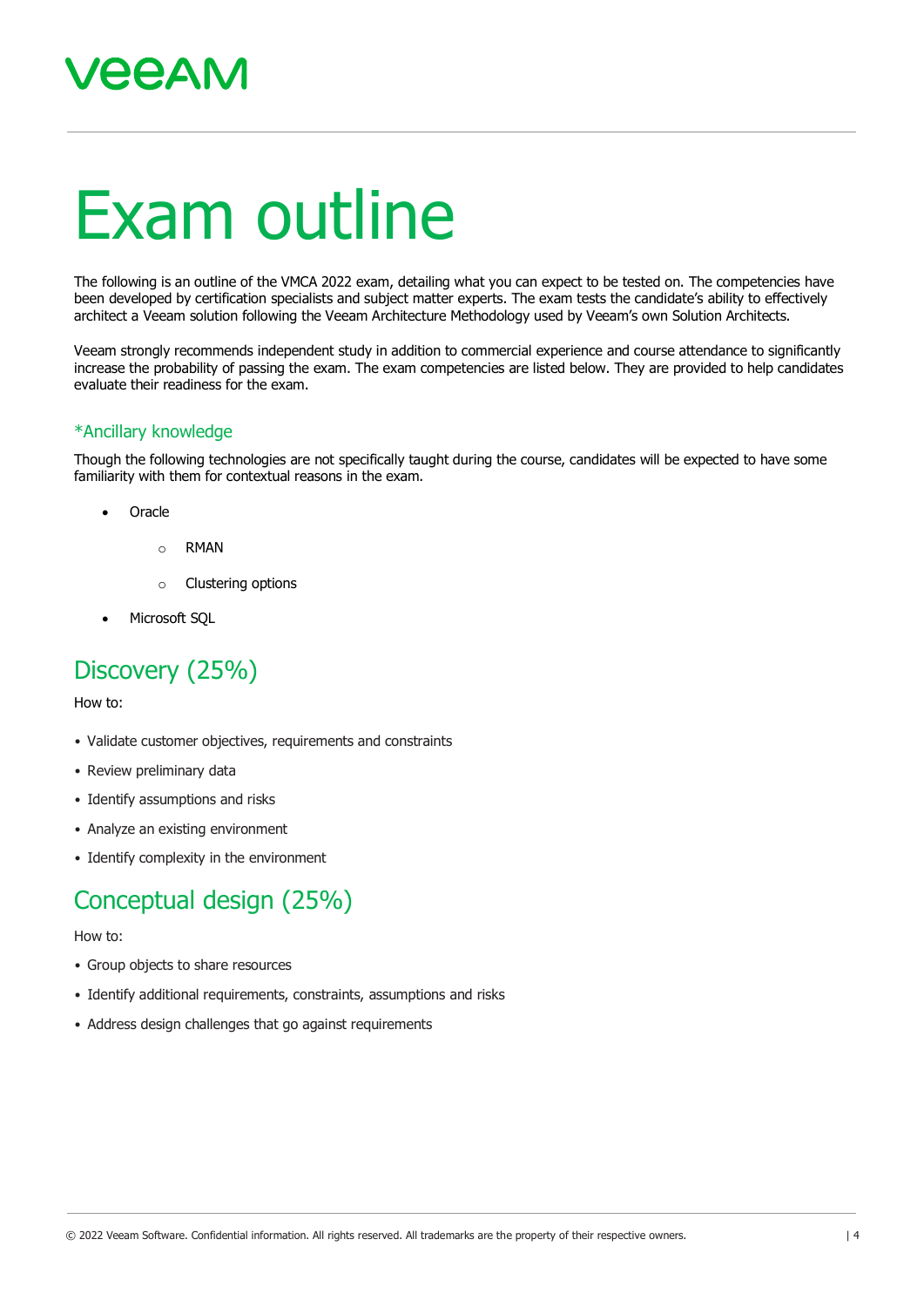#### Logical design (25%)

How to:

- Match products, components and features with requirements
- Calculate component quantity sizing
- Make recommendations for configuration and features
- Create high level design and data flow

#### Physical design (15%)

How to:

- Convert logical design into a physical design
- Secure by design
- Harden the Veeam deployment (focus on repository)
- List physical Veeam backup components

#### Deployment and evaluation (10%)

How to:

- Guide implementation specifics
- Recommend how to validate the design
- Develop the design according to a modification scenario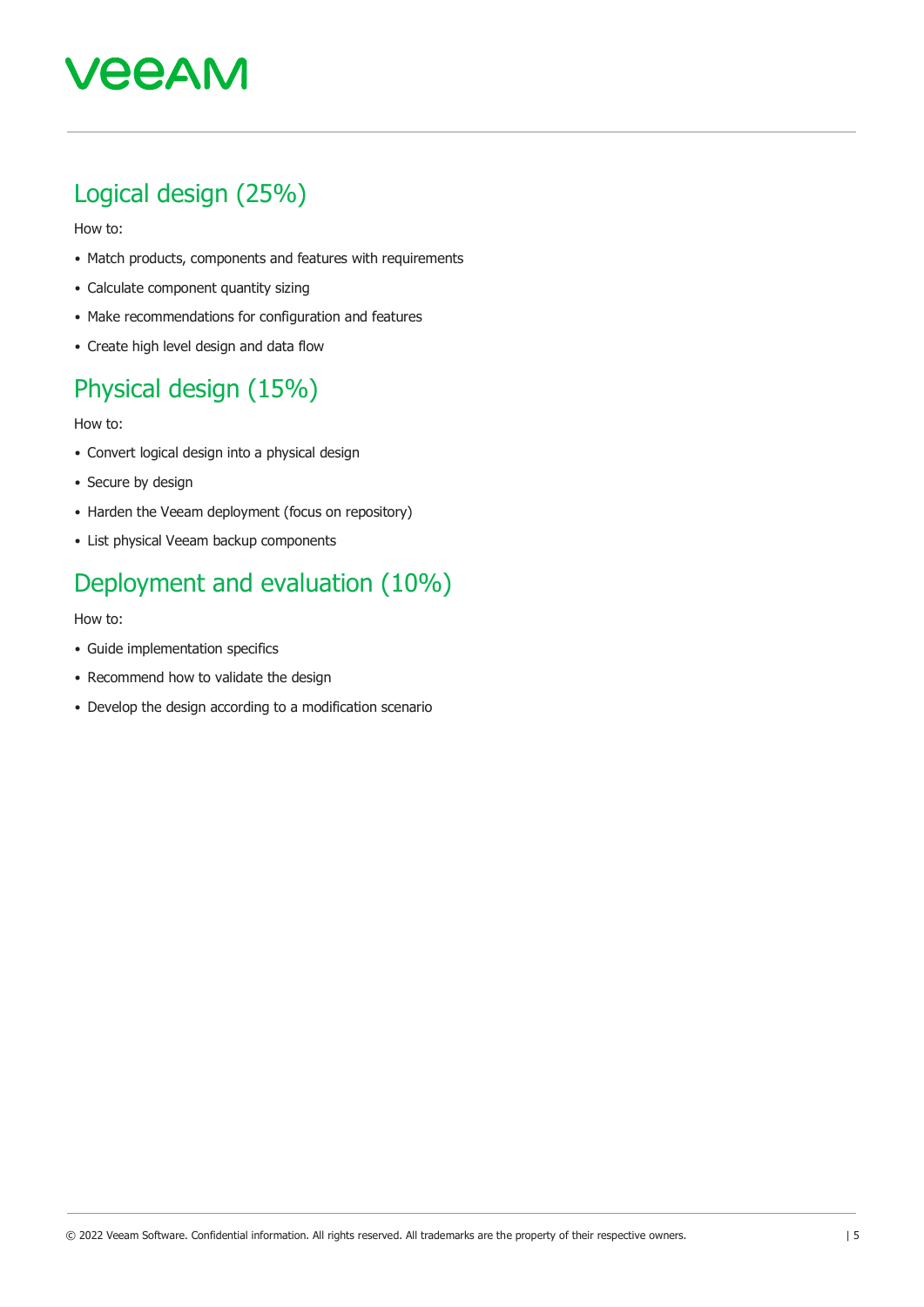### **VEEAM**

# Useful resources

The following reference materials provide an overview of the Veeam Architecture Methodology, as taught in the Veeam Backup & Replication v11: Architecture and Design course, and of which candidates are required to have a comprehensive and thorough understanding. You may find these reference materials useful to assess your understanding of the Veeam Architecture Methodology.

### Reference Materials - Methodology

| Phase       |                              | Focus                                                                                                                                                                                       |
|-------------|------------------------------|---------------------------------------------------------------------------------------------------------------------------------------------------------------------------------------------|
| Preliminary |                              | Identify stakeholders<br>$\bullet$<br>Confirm project scope<br>$\bullet$<br>Confirm viability of project<br>$\bullet$                                                                       |
| Iteration   | Discovery                    | Detailed list of objectives, requirements and<br>$\bullet$<br>constraints<br><b>DISCOVERY</b><br>Capture relevant infrastructure metrics<br>$\bullet$                                       |
|             | <b>Conceptual Design</b>     | Map out requirements, constraints,<br>$\bullet$<br>assumptions, risks<br><b>VALIDATION</b><br>Group relevant objects<br>$\bullet$<br><b>CONCEPTUAL</b><br><b>AND</b>                        |
|             | Logical Design               | <b>ITERATION</b><br>Decide products, components and features<br>$\bullet$<br>Generalized sizing<br>٠<br>General data flow<br>٠                                                              |
|             | <b>Physical Design</b>       | Decide form factor<br>$\bullet$<br><b>LOGICAL</b><br><b>IMPLEMENTATION</b><br>Specific component sizing<br>$\bullet$<br><b>AND GOVERNANCE</b><br><b>Bill of materials</b><br>$\bullet$<br>噩 |
|             | Implementation<br>Governance | <b>PHYSICAL</b><br>Review physical design<br>$\bullet$<br>Review implementation plan<br>$\bullet$<br>Provide guidance on implementation<br>$\bullet$<br>specifics that relate to the design |
|             | Validation and<br>Iteration  | Periodically review state<br>$\bullet$<br>Provide recommendations for subsequent<br>$\bullet$<br>iterations                                                                                 |